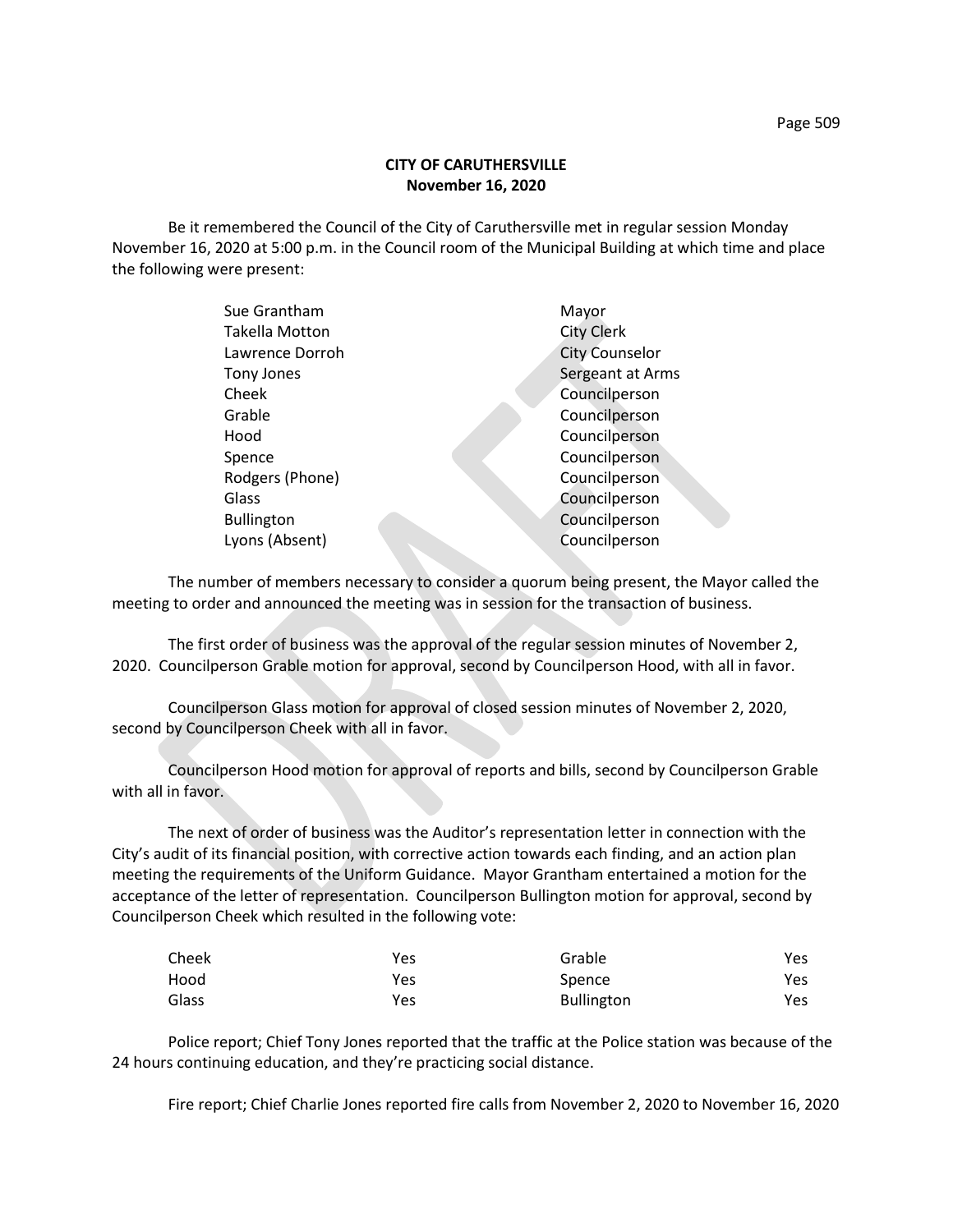## Page 510

as follows: 11/7; Grass fire on ditch bank on I55/412, 11/8; Tree stump and trash on fire on Beckwith, 11/10; Fire alarm sounding with nothing being detected on Pine St., 11/14; Structure fire with request of mutual aid on County Rd. 437 which was a total loss, 11/14; Small grass fire and leaves burning due to a discarded cigarette at Reynolds Park.

Code Enforcement; Barry Gilmore reported that the Dillman apartments were being worked on. The fire escape has been torn down, and by the first of the year wiring, roofing, and putting in windows will take place. There have been 29 properties that have been cleared since Mr. Gilmore came on board. The property on Kelly Dr. is awaiting a title search, and also Beckwith. A notice was sent to a property owner on Washington in July in which there wasn't compliance. A warrant was issued this week, and the lock was cut. The City crew will go and clean up the property tomorrow. A quick claim deed was signed off by the person that purchased the City lot on East  $12<sup>th</sup>$ , and he has also purchased the two County lots. They are still taking things out of the Cooks' trailer, and once that is taken care of the lot will be cleared. The metal building got delivered today for the laundromat. There are two parcels on the 400 block of Highland that are between two property owners slated to be done by January 1, 2020, and if not, the City will issue a warrant and haul everything off. The burnt out on Beckwith's owner has stated that they will be fixing the house. Mr. Gilmore stated that he would start issuing demolishing orders on houses long overdue.

Library report; Teresa Tidwell reported that no Christmas Storytime will occur this year due to COVID, but they will be giving out goody bags.

City Collector report; Collections from November 1, 2020 through November 16, 2020 are as follows: Real Estate \$25,660.17, Personal Property \$11,529.20, Miscellaneous \$365.00, Total Taxes \$37,321.00. Total Interest \$132.23, Total Commission \$11.14, Publication Cost \$90.00, Total Collections are \$37,554.37.

New Business; Councilperson Rodgers expressed the Lane family wishes to have Industrial Dr. adopted for beautification for James Lane who worked for the City Public Works. Counselor Dorroh stated the City should adopt a policy in the future regarding adopting roads. Mayor Grantham entertained a motion to adopt Industrial Dr. in memory of James Lane. Councilperson Hood motion to approve, second by Councilperson Cheek, with all in favor.

Don Jeffries presented a contract for design and consulting related services for the Historic Water Tower Project. The Jeffris Familiy Foundation is a potential grantor for the project, in which the City would have to partner with a 501C3 organization. Applicants must be able to demonstrate the viability of the project through the submittal of early planning studies, and must be ready for preparation of a Historic Structure Report, leading toward a capital fund drive with a community centered component. A2H would work with the City and the 501C3 organization to submit an application for funding of Preservation Feasibility Study and Historic Structure Report through the Jeffris Heartland Fund. Ultimately, the Foundation Board reviews and sends out invitations to the applicants that they want to fund.

Business from the Floor; Councilperson Bullington made mention with the projection for the increase in COVID cases, that the department heads need to be extra careful, and avoid large crowds.